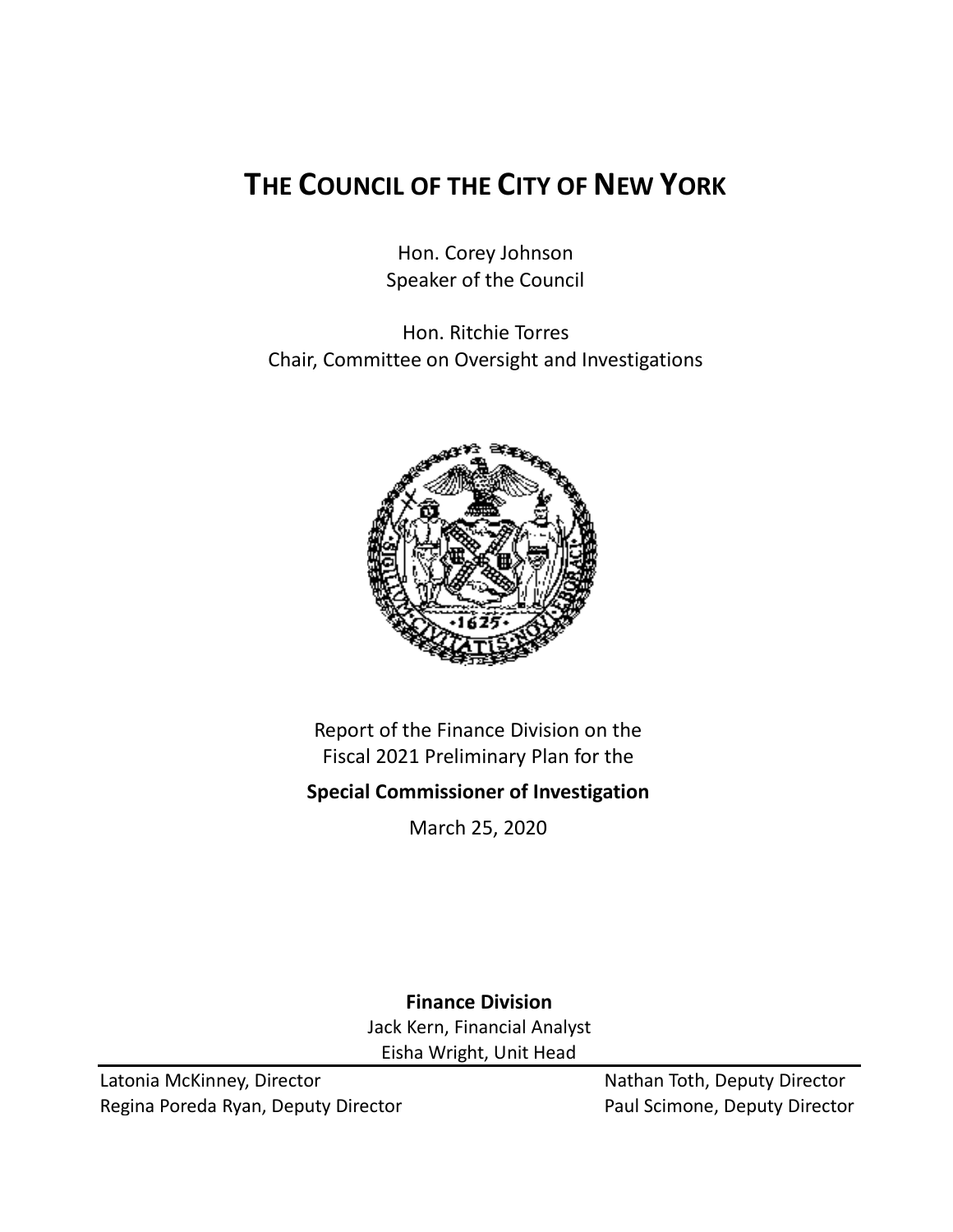# **Table of Contents**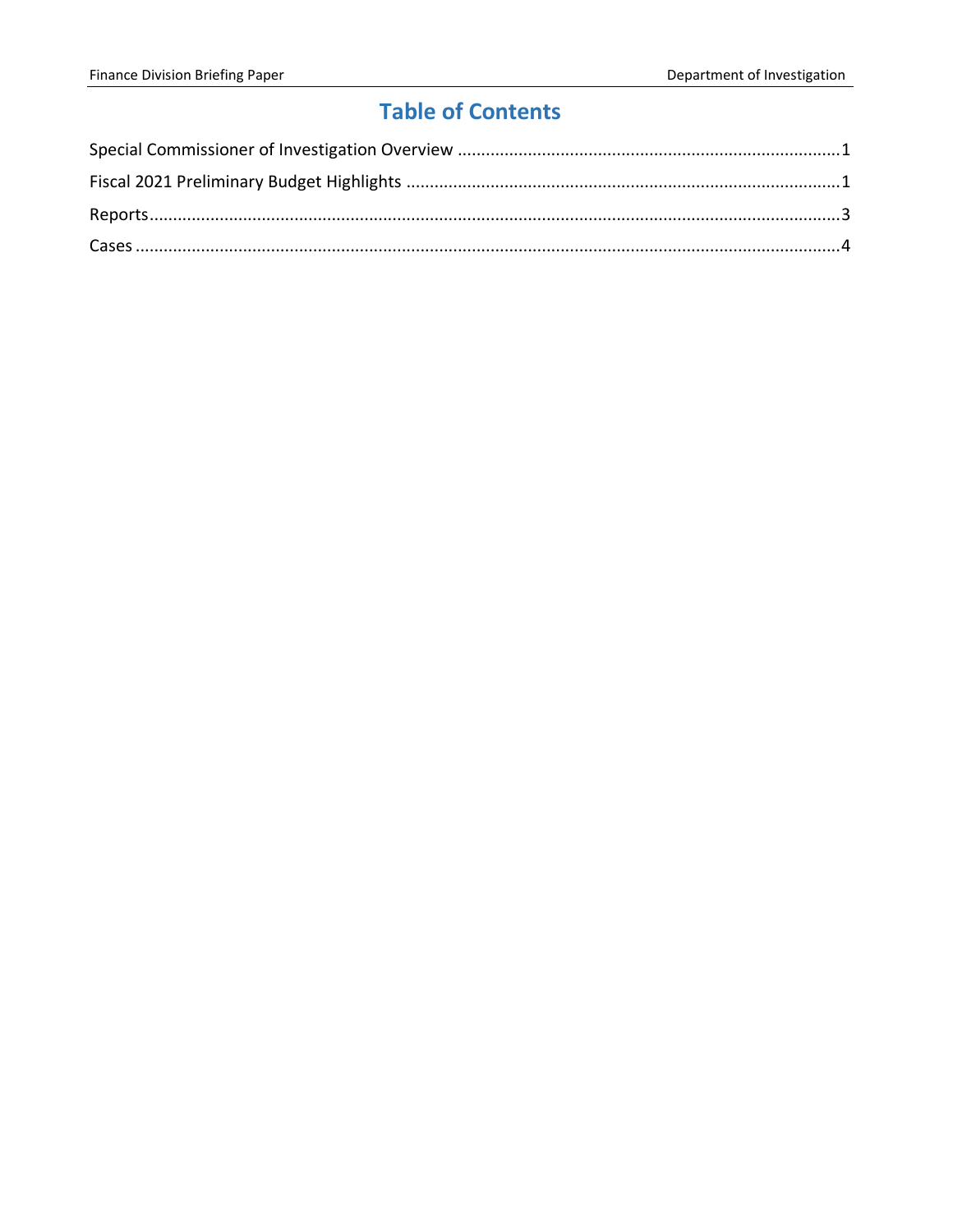#### <span id="page-2-0"></span>Special Commissioner of Investigation Overview

The Special Commissioner of Investigation (SCI or the Office) for the New York City School District ensures the integrity of the City education system that serves more than 1.1 million students throughout the 650 Elementary Schools, 269 Middle Schools, 386 High Schools, 260 Charter Schools, 30 DOE operated Pre – K and Early Childhood Centers, and 260 K-12, K-8 and Secondary Schools. In total, employing 145,000 staff members as well as vendors across the more than 1,800 schools, working within a \$28.3 billion Fiscal 2020 budget. The Office of the Special Commissioner investigates allegations of corruption, fraud, and conflicts of interest as well as those of corporal punishment and sexual misconduct within the New York City public school system including the many Community Based Organizations that work with the Department of Education.

According to Executive Order 11<sup>1</sup>, of the City of New York, published on June 28, 1990 the Department of Investigation (DOI) is obligated to provide whatever assistance the Commissioner of Investigation deems necessary and appropriate to enable SCI to carry out its duties. In addition, SCI reviews, investigates, and makes determinations on all alleged violations of whistleblower protection effecting Department of Education (DOE) employees and vendors under both the NYC Charter and the corresponding Board of Education (BOE) Whistleblower resolution, and serves as the Inspector General for both the Teachers Retirement System and the Board of Education Retirement System.

This report provides a review of SCI's \$6.4 million Fiscal 2021 Preliminary Budget. Since SCI is not a City department it does not have its own budget. The SCI is funded within the DOE's budget in the Units of Appropriation for Central Administration. SCI does not have its own U/As for personal services and other than personal services. SCI's budget is just 0.02 percent of DOE's \$28 billion Fiscal 2021 Preliminary Budget. This report also provides an overview of SCI's recently released reports.

### <span id="page-2-1"></span>Fiscal 2021 Preliminary Budget Highlights

SCI's Fiscal 2021 Preliminary Budget totals \$6.4 million, including \$6 million for PS to support 69 positions and \$335,131 for OTPS. The Adopted Fiscal 2020 budget for SCI was \$6.36 million. In that same Plan, the Fiscal 2021 budget was \$43,000 higher, at \$6.4 million. This planned increase is not a result of new needs or other adjustments. The increase from Fiscal 2020 to Fiscal 2021 is a less than one percent increase when compared to the Fiscal 2020 Adopted Budget of \$6.36 million.

<sup>1</sup> https://nycsci.org/wp-content/uploads/2018/History/Executive-Order113415.pdf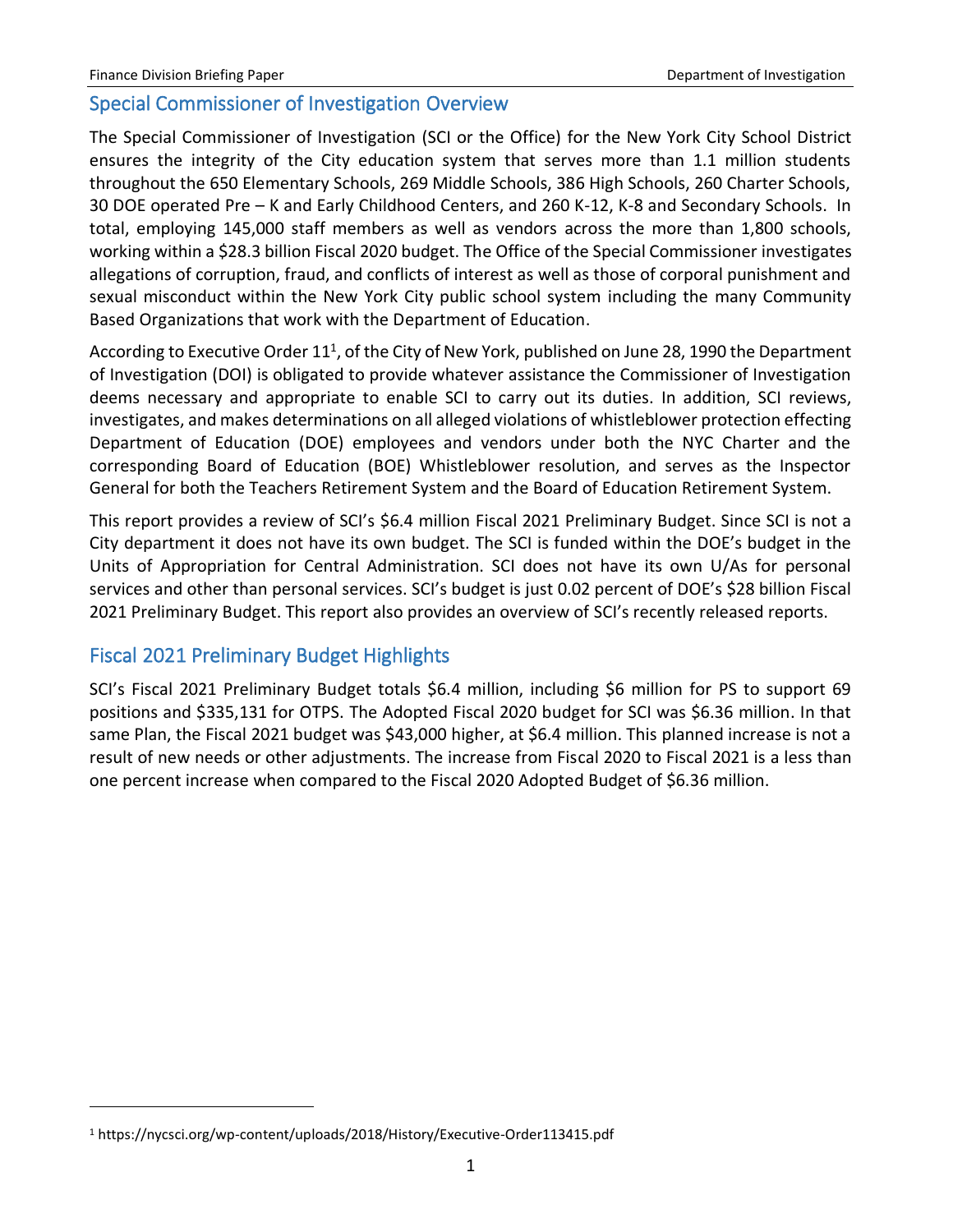| <b>Special Commissioner of Investigation</b> |             |             |             |                         |             |                  |
|----------------------------------------------|-------------|-------------|-------------|-------------------------|-------------|------------------|
|                                              | <b>FY18</b> | <b>FY19</b> | <b>FY20</b> | <b>Preliminary Plan</b> |             | *Difference      |
| Dollars in Thousands                         | Actual      | Actual      | Adopted     | <b>FY20</b>             | <b>FY21</b> | <b>FY20-FY21</b> |
| Spending                                     |             |             |             |                         |             |                  |
| <b>Personal Services</b>                     |             |             |             |                         |             |                  |
| <b>Full-Time Salaried</b>                    | \$4,670,648 | \$4,816,572 | \$6,000,541 | \$6,000,541             | \$6,043,320 | \$42,779         |
| Overtime                                     | 0           | 0           | 5,000       | 5,000                   | 5,000       | 0                |
| <b>Terminal Leave</b>                        | 40,864      | 67,222      | 3,686       | 3,686                   | 3,686       | 0                |
| Longevity Differential                       | 6,896       | 6.004       | 16.071      | 16.071                  | 16,071      | $\Omega$         |
| Backpay - Prior Years                        | 0           | (1,066)     | 625         | 625                     | 625         | 0                |
| <b>Subtotal</b>                              | \$4,718,408 | \$4,888,731 | \$6,025,923 | \$6,025,923             | \$6,065,382 | \$42,779         |
| <b>Other Than Personal Services</b>          |             |             |             |                         |             |                  |
| <b>Contractual Services</b>                  | \$262,800   | \$335,131   | \$335,131   | \$335,131               | \$335,131   | 0                |
| <b>Subtotal</b>                              | 262,800     | 335,131     | 335,131     | 335,131                 | 335,131     | 0                |
| TOTAL                                        | \$4,981,208 | \$5,223,862 | \$6,361,054 | \$6,361,054             | \$6,400,513 | \$42,779         |
| <b>Budgeted Headcount</b>                    |             |             |             |                         |             |                  |
| <b>Full-Time Positions</b>                   | 68          | 69          | 69          | 69                      | 69          | 0                |
| <b>TOTAL</b>                                 | 68          | 69          | 69          | 69                      | 69          | 0                |



The PS budget accounts for 94.7 percent of the Office's total budget for Fiscal 2021, and the OTPS budget accounts for 5.3 percent. The Fiscal 2021 budget shows planned growth of approximately \$43,000 to the PS budget and no changes to the OTPS budget when compared to the adopted budget. The November and January Financial Plans did not change the Fiscal 2020 or Fiscal 2021 Budget. Budgeted headcount also remains unchanged at 69 positions. There are no changes in budgeted

As mentioned in the Office's overview, SCI is a part of DOE's budget Central Administration budget. The U/As total more than 2,230 positions and \$340 million in Fiscal 2020. Due to SCI being such a small section of DOE and the Central Administration U/A's, coupled with the budget structure, there is minimal insight for the public into the budgetary structure of SCI. For example, the public is not able to find the title, number of positions and mean salary of SCI employees.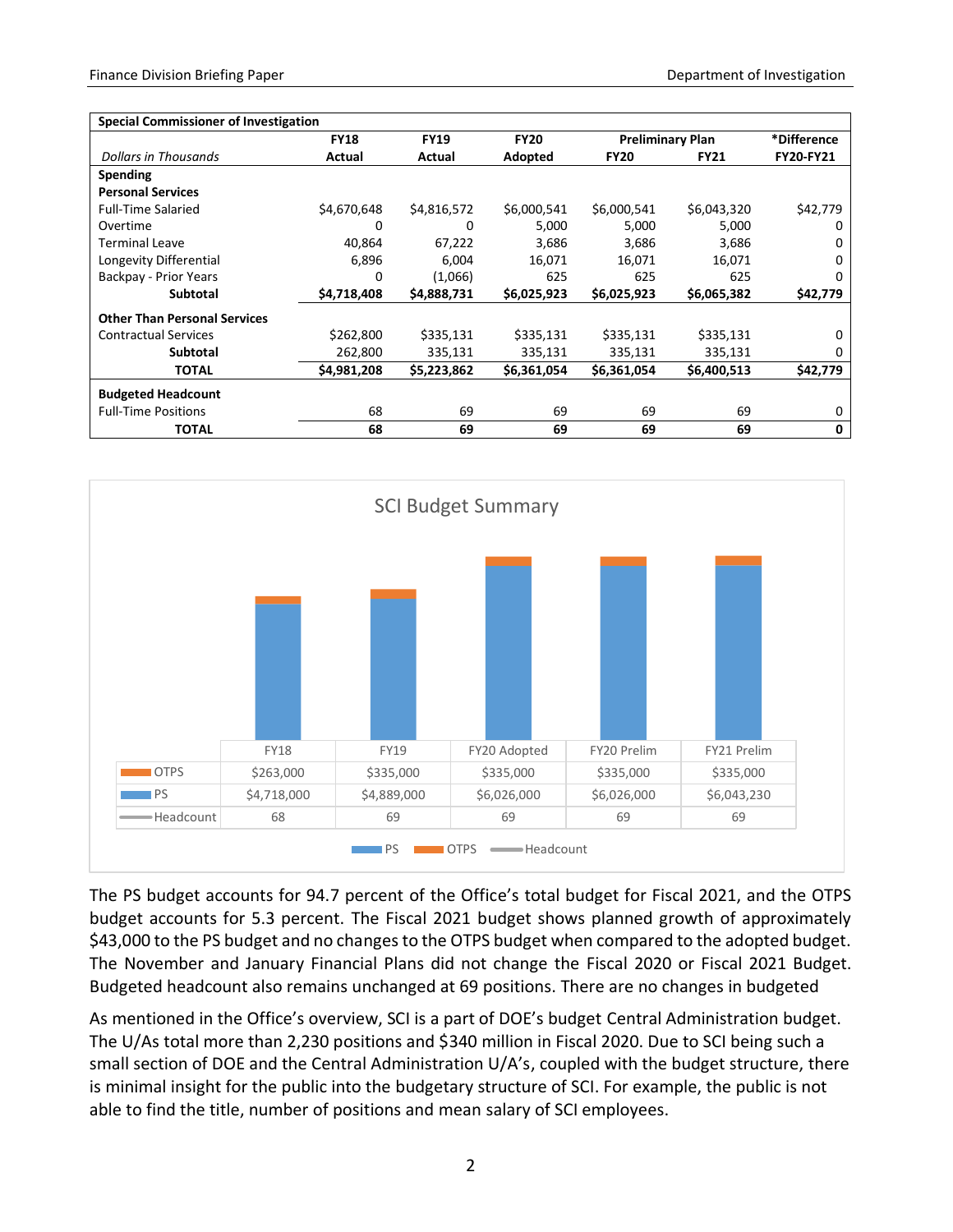#### <span id="page-4-0"></span>Reports

The SCI releases reports regarding select investigations as well as an annual report. In 2019 the Office published more reports than in the previous four years combined. Reports published in 2019 were focused on vendor integrity  $2$ , supervision failure  $3$ , inappropriate relationships between students and faculty  $4, 5$ , embezzlement  $6, 7$ , failure to act <sup>8</sup>, Medicaid reimbursement <sup>9</sup>, the Student-to-Student Liaison Program <sup>10</sup>, hot school busses  $11$ , and using DOE resources for private business<sup>12</sup>. Reports are a direct view into the Office, coupled with the new PPR portal, SCI is clearly

improving transparency efforts. The portal is





a recent addition to SCI's website, and was required by a local law recently passed by the City Council, requiring SCI and DOI to report PPRs and agency compliance with the PPR. The portal encourages transparency, giving insight to the public about agency wrongdoing and whether recommendations are accepted or rejected by the Department of Education or other city agencies.

<sup>&</sup>lt;sup>2</sup> Book vendor failed to provide contractually required discount and free shipping to DOE amounting to an overcharge of \$186,144.

<sup>&</sup>lt;sup>3</sup> Investigation into a DOE principal's failure to supervise that resulted in a six-year -old student missing from a Brooklyn school.

<sup>4</sup> An investigation found, Senior Naval Science Instructor, Edward Gunning engaged in a sexual relationship with a 17-year-old student he supervised in the Reserve Officer Training Corps.

<sup>5</sup> A former Queens High School teacher engaged in inappropriate relationships with multiple students.

<sup>6</sup> Independent Special Education Teacher Hilary Schornstein embezzled approximately \$80,000 from the DOE through fraudulent billing practices.

<sup>7</sup> Related Service Provider Jaclyn Petrov received more than \$6,200 from the DOE for services she did not provide.

<sup>8</sup> Assistant Principal at DOE high school failed to act on report that student convicted in stabbing previously carried a knife to school.

<sup>9</sup> Taken For A Ride: An examination of the DOE's Office of Pupil Transportation contract for Medicaid reimbursement for transportation.

<sup>10</sup> A Review of DOE's Student-to-Student Harassment Liaison Program

<sup>&</sup>lt;sup>11</sup> Report regarding the Transportation of Students with Special Needs Aboard Dangerously Hot School Buses.

<sup>12</sup> A DOE teacher Karen Gorman, assigned to the Manhattan District 75 Office, pays \$7,000 COIB fine stemming from SCI's investigation.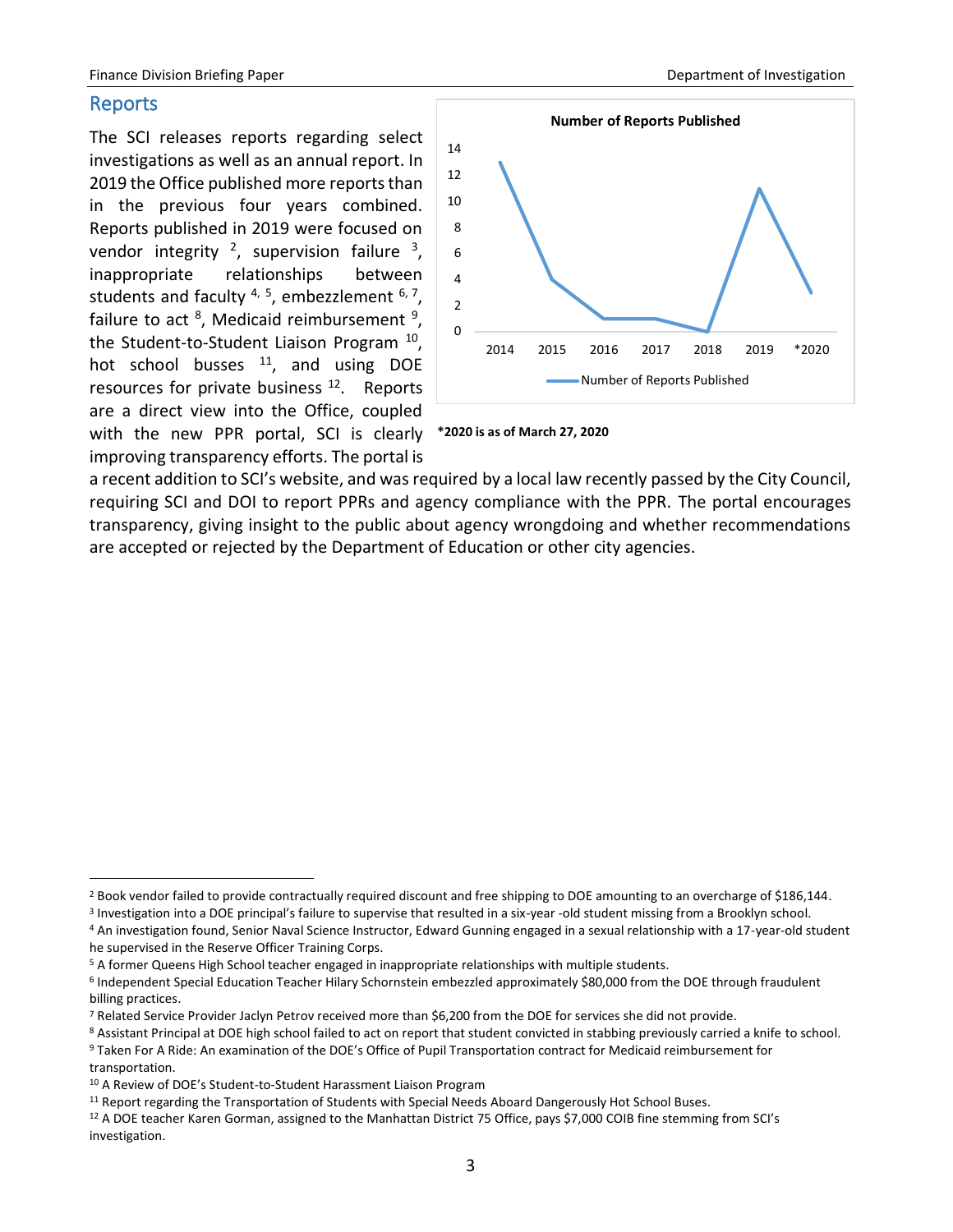#### <span id="page-5-0"></span>**Cases**

SCI tracks the number of Department of Education related complaints, cases opened, and cases completed. The Office publishes the information in an annual report. Over the last six years, the number of complaints received has increased 45 percent by more than 4,300 complaints. During the same period, the number of cases opened and cases completed has not followed the same trajectory, but instead decreased by 13 and 38 percent respectively. Cases opened and cases completed has fluctuated since 2014.

SCI received a record number of cases in 2019, however it only



opened 695. The Office categorizes the type of cases opened across 58 different categories, the largest being Employee Misconduct, with 747 allegations in 2019. Other, Falsifying Documents, Financial Irregularities, and Theft of Service were the other categories with the most allegations.

As an independent division of the Department of Investigation, the Office does not have its own section in the Preliminary Mayor's Management Report (PMMR), nor metrics in DOE's section of the PMMR. However, SCI recently published an annual report, documenting metrics similar to those analyzed in the PMMR. Below are the highlights from SCI's 2019 Annual Report <sup>13</sup>:

SCI received 9,638 complaints in 2019, the most in its 30-year history.

Specifically, in calendar year 2019 SCI:

- Investigated 695 open cases, as compared to 515 in CY 2018
- Completed 534 investigations, as compared to 419 in CY 2018,
- Substantiated that 246 individuals or entities violated criminal statues, the Chancellors Regulations or other administrative regulations.
- Made 328 personnel-related recommendations based on the substantiated findings.
	- $\circ$  Of the 328 personnel-related recommendations, 139 resulted in disciplinary actions by the DOE
	- o 183 of SCIs recommendations were pending within DOE's administrative processes as of March 5, 2020.
- Investigated 210 cases that involved sexual misconduct by DOE employees or vendors. 61 allegations were substantiated.
- In 2019, DOE took disciplinary action based on SCI's investigations, resulting in:
	- o 29 terminated employees;

<sup>13</sup> https://nycsci.org/wp-content/uploads/2018/Reports/SCI-Annual-Report-CY-2019.pdf